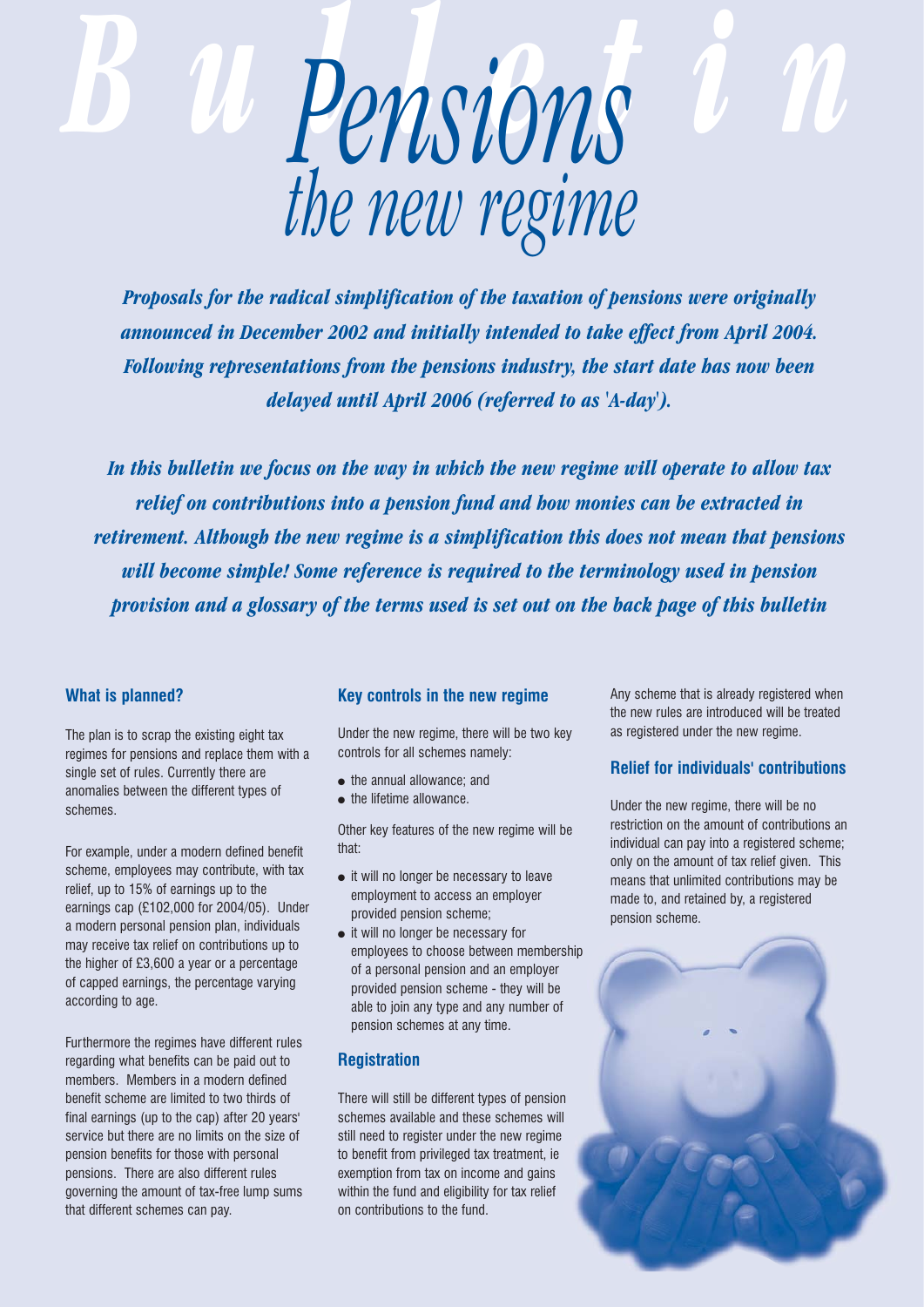Investment income build-up and capital gains will accrue tax-free within the fund.

An individual will be entitled to tax relief on personal contributions in any given tax year up to the higher of 100% of 'relevant UK earnings' or £3,600.

Relevant UK earnings means (broadly) employment income and/or trading profits (for the self employed).

Tax relief on contributions will continue at the individual's marginal rate of tax. The main way relief is given will be similar to the way relief is given currently to personal pension scheme contributions ie by the basic rate of tax relief being given at source, with higher rate relief claimed through the self assessment tax or PAYE systems.

# **Employer contributions**

Under the new regime there will be the same rules for any type of scheme allowing tax deductions to the employer in respect of employer contributions to a registered pension scheme. This is subject to the contributions actually being paid in the period, a spreading of tax relief for very large payments (over £500,000) and the payment being made 'wholly and exclusively' for the purposes of the trade.

This will give people who run their own companies considerable flexibility in deciding when to make payments into a pension fund and whether the payments should be made by the company (ie the employer) or the individual.

#### **Example**

Eric is self employed. His profits for 2006/07 are £60,000. He pays a monthly pension contribution of £780 net into a personal pension scheme.

Each £780 is a payment net of basic rate tax relief at source of £220, so the 'gross' contribution would be £1,000 without any tax relief. The total gross payments in the tax year are £12,000 and, as this is less than his profits, he is entitled to tax relief at his marginal rate of tax. His marginal rate of tax on the top £12,000 of income is 40%. As he has been given basic rate tax relief at source (22%), the extra relief (18%) will need to be claimed through his tax return.

If Eric's profits fall to £20,000 in the following year, 2007/08, and he continues to make the same monthly payments, he will still be entitled to tax relief, as the gross contributions are less than his profits. So he will obtain basic rate relief at source (22%). He is not a higher rate taxpayer in this year. so there is no further relief due.

Due to the need to 'simplify' the tax relief rules, some flexible features of the current regime for personal pensions will disappear. In particular there will be no facility to carry back contributions to an earlier tax year. So Eric, under the current system, could have claimed to carry back some of the contributions paid in 2007/08 to 2006/07 and thus obtain higher rate tax relief. But he cannot do so under the new regime.

Nor will the 'six year cycle' continue. This, currently, is the ability to nominate earnings from a previous tax year as the earnings figure against which tax relief is measured.

In other words the maximum contributions for which tax relief will be given will be determined by reference to earnings in the tax year of payment only.

The reason for having a 'light touch' approach to tax relief for employer contributions is that there are key controls for all schemes in the annual allowance and the lifetime allowance. The effect of these will limit the amount of tax efficient contributions that may be made.

## **What is the annual allowance?**

The annual allowance provides for the annual increase in an individual's rights under all registered pension schemes to be calculated. This is then compared with the annual allowance and any excess charged to income tax at 40%.

For 2006/07 the annual allowance will be set at £215,000. Figures for subsequent years are not yet set but it will rise to at least £255,000 by 2010. The level will then be reviewed every five years.

The annual increase in rights is calculated differently according to the type of scheme. For a money purchase scheme the increase will be the total of contributions made in the year by the individual and any employer. For defined benefit schemes the increase calculation is complex. Broadly it will be the difference between the value of the rights at the beginning and end of the year with the opening values uprated by inflation.

In order to lessen the effect of the annual allowance when someone is close to retirement, it will not be applied in any year in which the benefit is taken in full.

#### **Example of employee and employer contributions**

Jo is a shareholder/director in his family company. He draws an annual salary of £5,000 and takes significant dividends out of the company. He has a personal pension.

Under the new regime, in 2006/07 Jo would be able to pay an annual contribution of £5,000 (gross) (with tax relief) into his fund. More could be paid but there would be no tax relief for Jo.

The company could make unlimited contributions and obtain corporation tax relief but to the extent they exceed £210,000 (ie £215,000 annual allowance less the £5,000 Jo has paid) Jo will suffer a 40% tax charge on the excess.

However, it is clear that the company will be able to fund very significant contributions without the need for any link to Jo's salary and without creating a tax charge on Jo.

#### **What is the lifetime allowance?**

The second key control under the new regime will be the lifetime allowance.

Although individuals can save as much as they like in registered schemes under the new regime, when they start to draw benefits (a 'benefit crystallisation event') the value of their fund will be tested against the lifetime allowance and any excess subject to the lifetime allowance charge.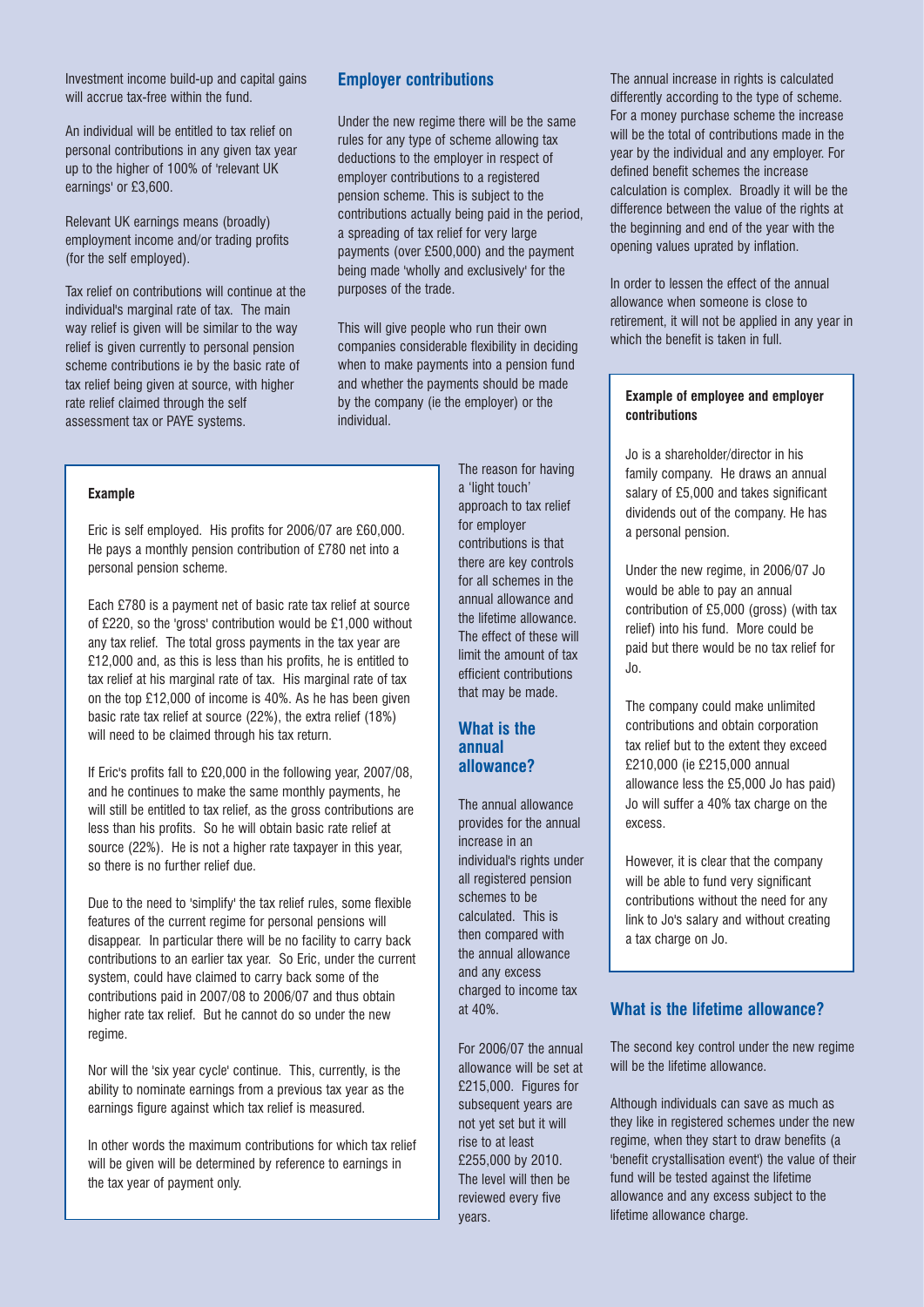There are eight different benefit crystallisation events. They cover, for example, the different ways an individual can begin to take a pension or the receipt of a lump sum in connection with a pension. As it will be possible to draw benefits in stages, for example, taking a pension on part of the pension fund and taking a pension in the remaining fund later, the calculations may be complex.

However on the first benefit crystallisation event the calculation will be relatively straightforward; a comparison will be made between the value being attributed to the event and the then lifetime allowance.

After much debate, the lifetime allowance has been set as follows: at £1.5 million for 2006/07 rising to £1.8 million for 2010/11. Thereafter the limit will be reviewed every five years.

The lifetime allowance charge on the balance of funds in excess of the lifetime allowance has been set at 25% with the balance of the fund being taken as a pension. There is an alternative of taking any excess as a lump sum but with a recovery charge of 55%.

#### **Example of the lifetime allowance being breached**

Sam has a pension fund valued at £2 million when the lifetime allowance is £1.5 million and he starts to draw benefits.

The fund up to £1.5 million can be used as a maximum tax-free lump sum of £375,000 (25%) and the balance used to buy a pension.

The excess of £500,000 is subject to a 25% lifetime allowance charge. The scheme will pay a £125,000 recovery charge to the Inland Revenue. The balance of £375,000 will be available to buy a pension.

Alternatively the recovery charge is 55% if Sam chooses to take the excess as a lump sum. The scheme will pay a £275,000 recovery charge to the Inland Revenue. Sam will receive the balance of £225,000 with no more tax to pay.

Although at first sight the 25% charge appears far better than the 55% charge, the charge at 25% may ultimately give rise to a maximum effective tax rate of 55% as well, since the 75% of the excess remaining in the fund will be used to buy a pension which may be taxed at 40%.

# **Protection from the lifetime allowance charge for current pension funds**

In principle all the existing eight tax regimes for pensions come into the new regime on Aday. But if an individual's pension fund is currently near to or already above the lifetime allowance, it will be possible to have some or complete protection from the lifetime allowance charge.

Two types of protection will be available.

#### **Primary protection**

Protection will be given to the value of pre A-day pension rights and benefits in excess of £1.5 million. The pre A-day value will be indexed in line with the indexation of the statutory lifetime allowance up to the date that benefits are taken.

### **Enhanced protection**

This is available whatever the value of the fund so long as active membership of approved pension schemes ceases before Aday ie contributions are not made to any pension scheme after A-day. All benefits coming into payment after A-day will then normally be exempt from the lifetime allowance charge.

Enhanced protection is likely to be beneficial for those with funds in excess of £1.5 million by April 2006 and for those with funds below that level but who expect investment growth well above inflation.

| <b>Example</b>                                                                 |                       |                               |
|--------------------------------------------------------------------------------|-----------------------|-------------------------------|
|                                                                                | Primary<br>protection | <b>Enhanced</b><br>protection |
| Fund at A-day                                                                  | £2,000,000            | £2.000.000                    |
| Fund at retirement                                                             | £3.000.000            | £3.000.000                    |
| Revalued A-day fund after<br>increase in line with lifetime<br>allowance - say | £2.600.000            | N/A                           |
| Excess subject to lifetime<br>allowance tax charge at<br>25%/55%               | £400.000              | Nil                           |

● the maximum will be 70% of the annual amount which would be payable if the fund were used to buy a flat-rate singlelife annuity on the open market for a person aged 75.

At present, it is

## **Pension age**

The minimum age for taking benefits will rise from 50 to 55 by 2010. Schemes will be free to decide how to move to this new minimum age. Early retirement because of ill health will continue to be allowed.

not clear whether this option will be attractive to many people.

If death occurs before pension benefits are taken, the fund can be paid to dependants as a lump sum subject to the lifetime allowance charge, if relevant, or as pension income subject to income tax.



# **Scheme benefits**

Under the new regime, up to 25% of the pension fund, below the lifetime allowance, can be paid as a tax-free lump sum. For many people, particularly those in schemes where the lump sum is currently capped, this represents a significant increase.

## **The age 75 rule**

Subject to the lump sum, the balance of the fund must be secured by age 75 by taking a pension eg an annuity guaranteed by an insurance company or a pension from an employer. There will also be the facility to retain some control of the fund by taking 'alternatively secured income' (ASI).

Under ASI:

● the annual pension income must be between minimum (expected to be £1) and maximum limits